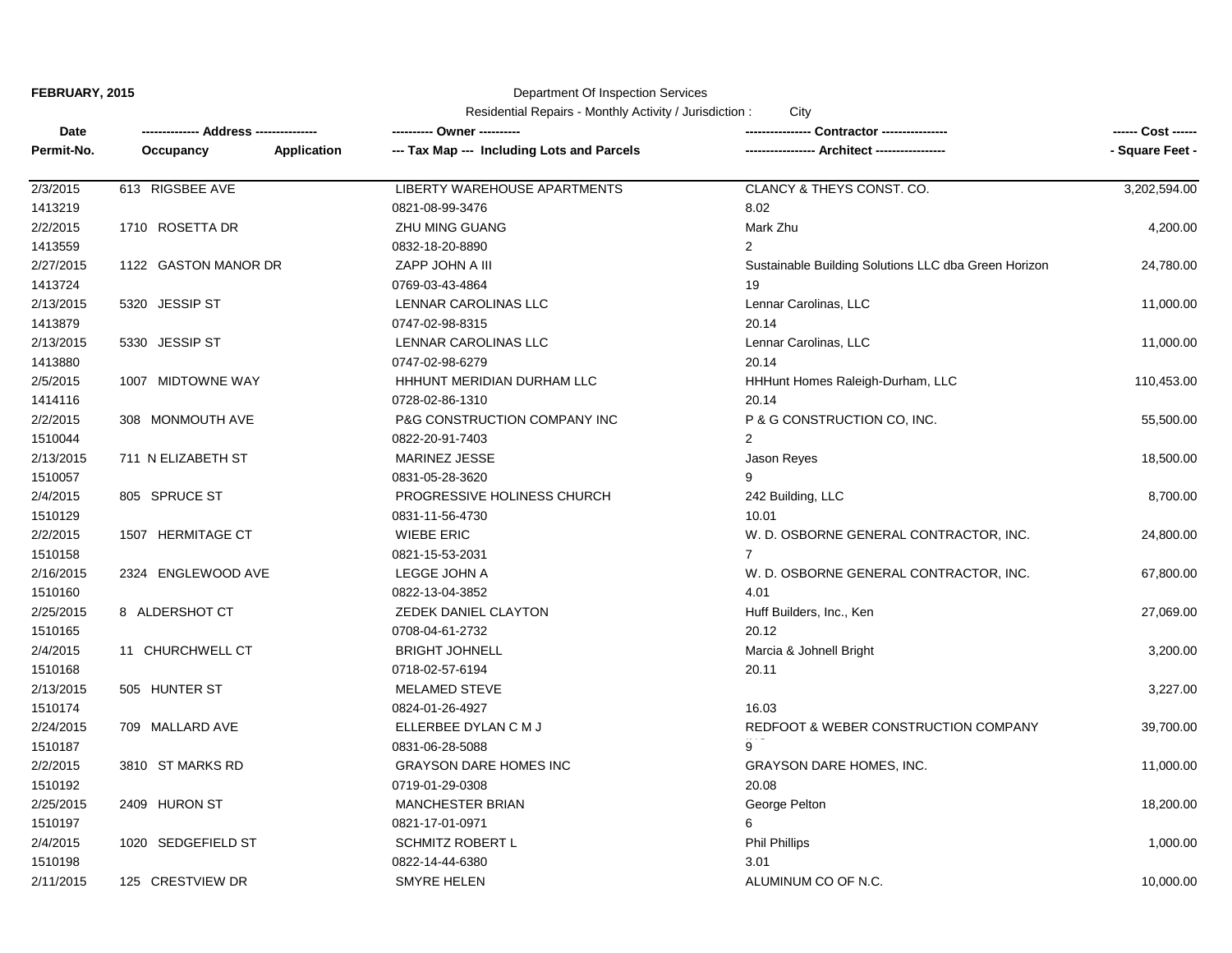## Department Of Inspection Services

| <b>Date</b> |                     |             |                                            |                                                      | ------ Cost ------ |
|-------------|---------------------|-------------|--------------------------------------------|------------------------------------------------------|--------------------|
| Permit-No.  | Occupancy           | Application | --- Tax Map --- Including Lots and Parcels | - Architect ----------------                         | - Square Feet -    |
| 1510206     |                     |             | 0824-02-79-0613                            | 16.01                                                |                    |
| 2/6/2015    | 15 PIERRE PL        |             | <b>TARAMAR INC</b>                         | TaraMar, Inc.                                        | 9,100.00           |
| 1510207     |                     |             | 0823-11-65-2721                            | 17.05                                                |                    |
| 2/4/2015    | 2904 AUGUSTA DR     |             | <b>HEMBRY IAN F</b>                        | <b>Wicked Renovations</b>                            | 25,800.00          |
| 1510225     |                     |             | 0820-09-17-4371                            | 20.07                                                |                    |
| 2/9/2015    | 2204 UNIVERSITY DR  |             | <b>KORMAN DAVID</b>                        |                                                      | 19,000.00          |
| 1510236     |                     |             | 0821-18-30-9497                            | $\overline{7}$                                       |                    |
| 2/9/2015    | 4049 KELLY DR       |             | NISBET CAROLINE ANN                        | <b>CONNERY &amp; JEZIERSKI</b>                       | 11,000.00          |
| 1510239     |                     |             | 0709-02-86-4755                            | 20.18                                                |                    |
| 2/4/2015    | 5018 MANDEL RD      |             | WEST EARLEY DONNA FAHIMAH                  | Brustad Builderss, T/A Greg L. Brustad               | 16,000.00          |
| 1510242     |                     |             | 0814-02-78-9635                            | 16.04                                                |                    |
| 2/9/2015    | 1108 S ROXBORO ST   |             | <b>BROOKS SYLVESTER G</b>                  | ROGER L STANFIELD & ASSOC                            | 34,000.00          |
| 1510249     |                     |             | 0821-16-82-6727                            | 12.01                                                |                    |
| 2/10/2015   | 1515 EDGEVALE RD    |             | STRACK JONATHAN R                          | Sustainable Building Solutions LLC dba Green Horizon | 3,700.00           |
| 1510251     |                     |             | 0832-13-03-3939                            | 3.02                                                 |                    |
| 2/13/2015   | 114 N BUCHANAN BLVD |             | DUKE UNIVERSITY                            | Hershberger, Todd Brindley                           | 32,000.00          |
| 1510274     |                     |             | 0822-19-50-9094                            | 8.02                                                 |                    |
| 2/6/2015    | 2612 OWEN ST        |             | MONDOZA OSCAR JEOVANNY MORENO              | <b>OSCAR MORENO</b>                                  | 18,060.00          |
| 1510297     |                     |             | 0831-20-81-3723                            | 10.01                                                |                    |
| 2/13/2015   | 312 BLACKWELL ST    |             | ATC NORTH RESIDENTIAL LLC                  | VISION CONTRACTORS, INC.                             | 16,000.00          |
| 1510302     |                     |             | 0821-12-86-4727                            | 12.01                                                |                    |
| 2/16/2015   | 14 STONEHOUSE CT    |             | STROLE CURTIS S                            | The Screen Porch Company                             | 20,800.00          |
| 1510305     |                     |             | 0727-01-46-5680                            | 20.12                                                |                    |
| 2/13/2015   | 206 PATHWOOD LN     |             | FERRARO MICHAEL JOHN                       | Mid Carolina Contracting Inc.                        | 10,000.00          |
| 1510307     |                     |             | 0801-04-92-2758                            | 20.17                                                |                    |
| 2/20/2015   | 412 W MARKHAM AVE   |             | <b>BAILEY SARAH</b>                        | SYNERGY BUILDING CO.                                 | 67,450.00          |
| 1510324     |                     |             | 0832-13-02-0689                            | 3.02                                                 |                    |
| 2/25/2015   | 320 E MONTICELLO ST |             | <b>BERDAN LISA G</b>                       | DANIEL R. NAGY                                       | 8,355.00           |
| 1510325     |                     |             | 0821-08-97-4713.005                        | 8.01                                                 |                    |
| 2/19/2015   | 412 WILDWOOD DR     |             | SHEETS DEMARAS LEE                         | THD AT-HOME SERVICES, INC.                           | 8,280.00           |
| 1510332     |                     |             | 0824-01-45-2561                            | 16.03                                                |                    |
| 2/18/2015   | 520 HOLLOWAY ST     |             | TOFT GREGORY RICHARD TRUST                 | Hetherington, Stephen Michael                        | 20,000.00          |
| 1510334     |                     |             | 0831-09-26-0800                            | 11                                                   |                    |
| 2/10/2015   | 3406 TRAIL WOOD DR  |             | <b>SCHIPPER KATHERINE</b>                  | LAWRENCE CONSTRUCTION, INC                           | 83,600.00          |
| 1510336     |                     |             | 0813-02-68-4434                            | 17.07                                                |                    |
| 2/21/2015   | 8030 ROSEMONT PKWY  |             | <b>GARMAN HOMES LLC</b>                    | <b>GARMAN HOMES, LLC</b>                             | 16,000.00          |
| 1510337     |                     |             | 0727-03-14-5146                            | 20.12                                                |                    |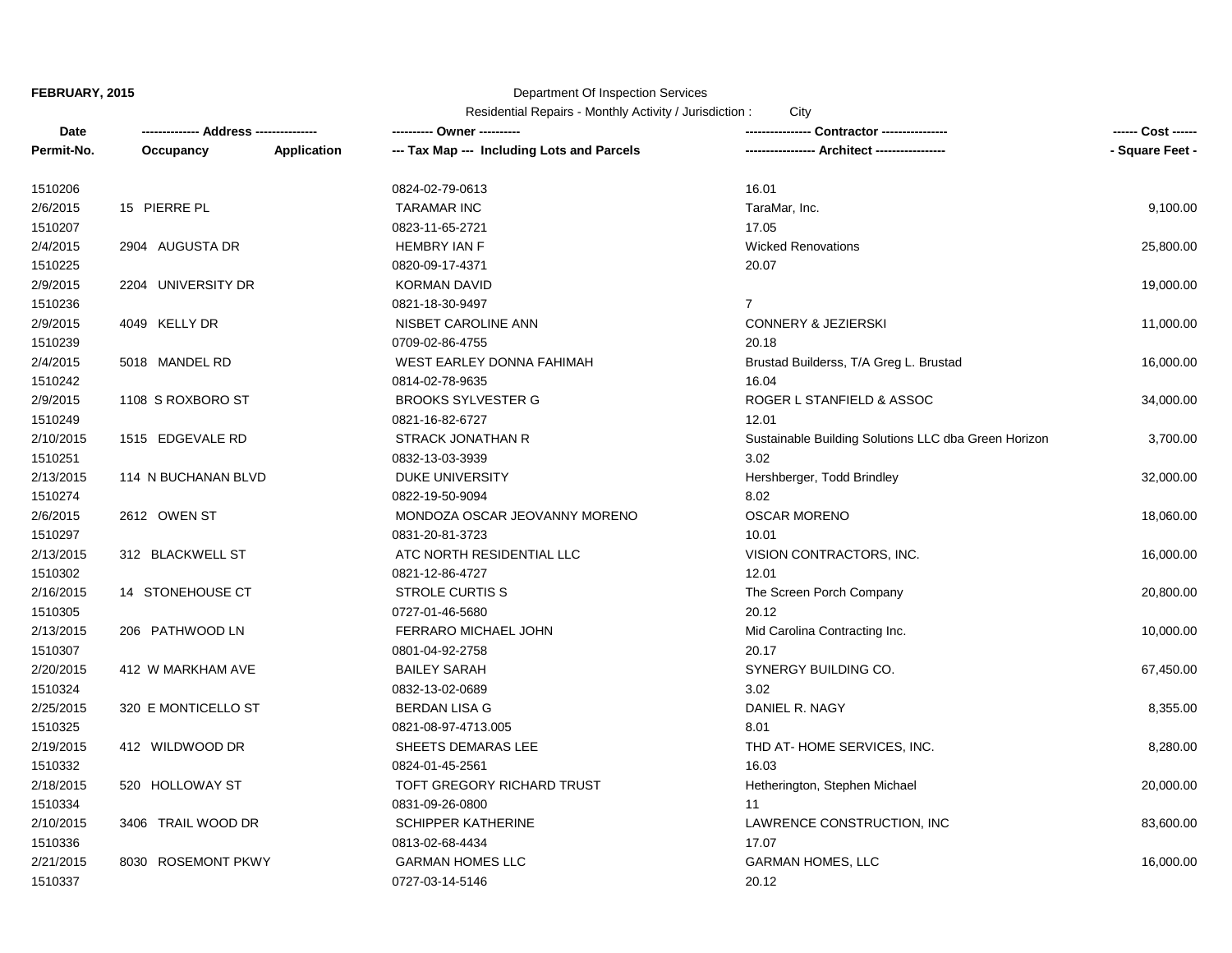## Department Of Inspection Services

| Date       |                     |             | ---------- Owner ----------                | Contractor ----------------          | ------ Cost ------ |
|------------|---------------------|-------------|--------------------------------------------|--------------------------------------|--------------------|
| Permit-No. | Occupancy           | Application | --- Tax Map --- Including Lots and Parcels | - Architect -----------------        | - Square Feet -    |
| 2/19/2015  | 6 NUTMEG CT         |             | <b>HAAS DOUGLAS FRANCIS</b>                | <b>GARUDA CUSTOM DECKS</b>           | 4,900.00           |
| 1510340    |                     |             | 0729-04-80-1027                            | 20.10                                |                    |
| 2/18/2015  | 110 NANCY RHODES DR |             | <b>ENGINE MERCHANT LLC THE</b>             |                                      | 26,000.00          |
| 1510342    |                     |             | 0803-02-97-0031                            | 17.07                                |                    |
| 2/10/2015  | 610 CARROLL ST      |             | <b>PERRY TRANS</b>                         | <b>Trans Perry</b>                   | 1,000.00           |
| 1510343    |                     |             | 0821-06-47-8428                            | 5                                    |                    |
| 2/10/2015  | 714 S BUCHANAN BLVD |             | PARK LANE PARTNERS LLC                     | Hetherington, Stephen Michael        | 80,000.00          |
| 1510344    |                     |             | 0821-11-56-0932                            | 5                                    |                    |
| 2/21/2015  | 307 VILLA DR        |             | VARJABEDIAN JOHN R                         | New Leaf Landscaping                 | 3,085.00           |
| 1510362    |                     |             | 0846-03-02-6988                            | 21                                   |                    |
| 2/21/2015  | 208 MONTICELLO AVE  |             | PROSSER DIANE L                            | <b>CAROLINA CUSTOM BUILDERS</b>      | 35,387.00          |
| 1510364    |                     |             | 0820-10-26-6540                            | 20.07                                |                    |
| 2/25/2015  | 2215 ELDER ST       |             | DUKE UNIVERSITY                            | ROMEO GUEST ASSOC. INC               | 1,000.00           |
| 1510371    |                     |             | 0812-16-92-1455                            | 15.02                                |                    |
| 2/25/2015  | 2214 ELBA ST        |             | <b>DUKE UNIVERSITY</b>                     | ROMEO GUEST ASSOC. INC               | 1,000.00           |
| 1510372    |                     |             | 0812-20-92-3304                            | 15.02                                |                    |
| 2/25/2015  | 2212 ELBA ST        |             | DUKE UNIVERSITY                            | ROMEO GUEST ASSOC. INC               | 1,000.00           |
| 1510373    |                     |             | 0812-20-92-3354                            | 15.02                                |                    |
| 2/25/2015  | 2210 ELBA ST        |             | DUKE UNIVERSITY                            | ROMEO GUEST ASSOC. INC               | 1,000.00           |
| 1510374    |                     |             | 0812-20-92-4304                            | 15.02                                |                    |
| 2/21/2015  | 1407 TYLER CT       |             | MOORE JOHN P                               | <b>CRABTREE, GAIL</b>                | 8,300.00           |
| 1510376    |                     |             | 0822-16-84-9115                            | 3.02                                 |                    |
| 2/11/2015  | 619 BON AIR AVE     |             | HOLLIDAY RALPH EDWARD                      | CARY RECONSTRUCTION CO., LLC.        | 15,900.00          |
| 1510379    |                     |             | 0832-06-39-9934                            | 1.01                                 |                    |
| 2/21/2015  | 2419 PERKINS RD     |             | CHIA CHRISTINA M                           | CRABTREE, GAIL                       | 15,600.00          |
| 1510380    |                     |             | 0811-16-94-2386                            | 6                                    |                    |
| 2/25/2015  | 626 MIDDLE ST       |             | RIDDLE BETTY L                             | John Donnelly                        | 500.00             |
| 1510383    |                     |             | 0831-18-40-9418                            | 14                                   |                    |
| 2/25/2015  | 626 MIDDLE ST       |             | RIDDLE BETTY L                             | John Donnelly                        | 500.00             |
| 1510384    |                     |             | 0831-18-40-9418                            | 14                                   |                    |
| 2/24/2015  | 27 COVINGTON LN     |             | <b>ELLIS GRAY</b>                          | <b>CUSTOM QUALITY CARPENTRY LLC.</b> | 95,680.00          |
| 1510394    |                     |             | 0846-01-15-3541                            | 21                                   |                    |
| 2/25/2015  | 2211 DALLAS ST      |             | <b>HARRIS MARY S</b>                       | Tri City Maintenance                 | 4,150.00           |
| 1510396    |                     |             | 0820-07-69-6263                            | 13.04                                |                    |
| 2/16/2015  | 315 S WOODCREST ST  |             | PT DURHAM LIMITED PARTNERSHIP              | SITETEC CONSTRUCTION                 | 13,700.00          |
| 1510400    |                     |             | 0841-19-41-5819                            | 18.02                                |                    |
| 2/25/2015  | 3400 COURTLAND DR   |             | YE BAO-HUA                                 | <b>CENTRIS CONSTRUCTION</b>          | 69,000.00          |